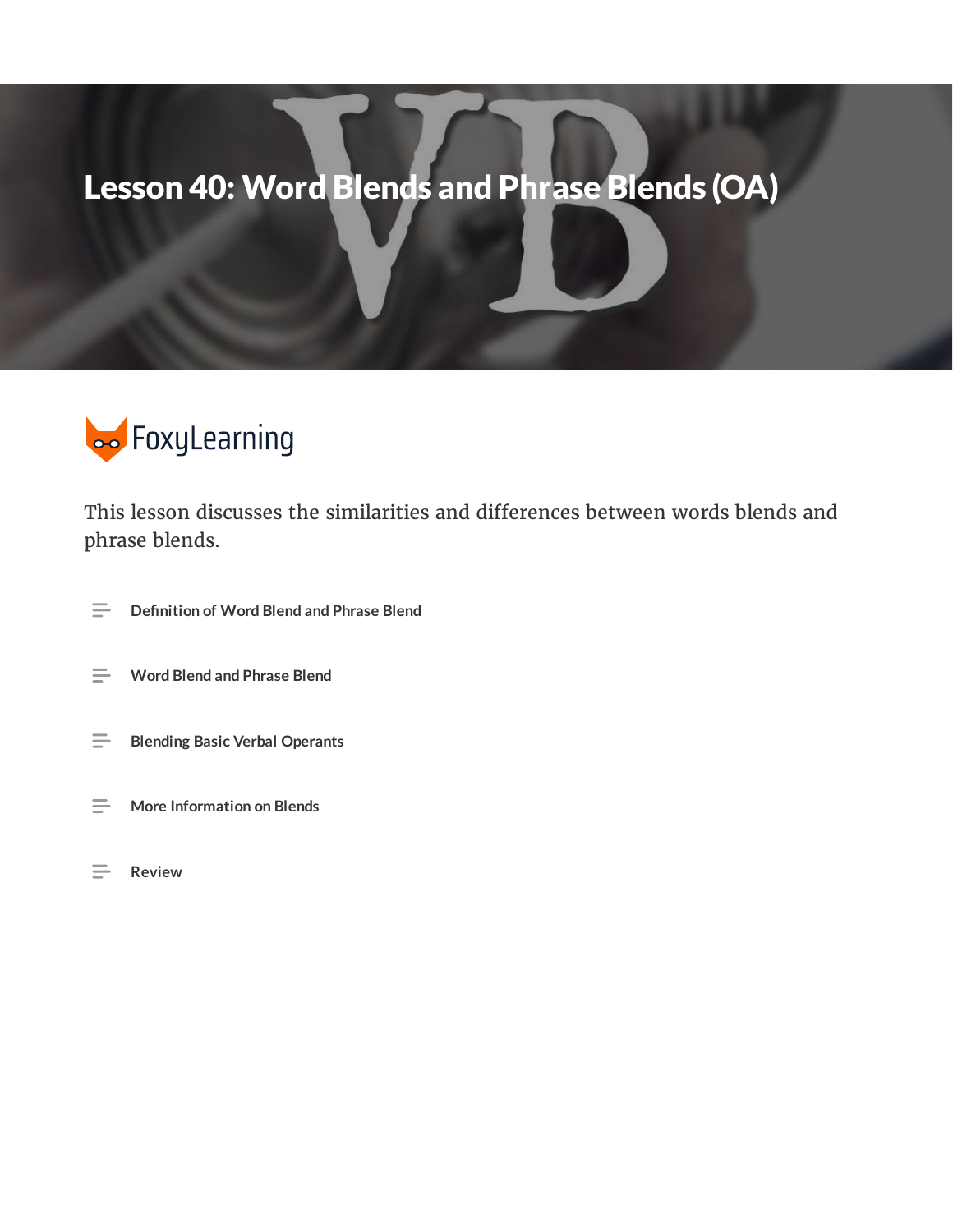### **Definition of Word Blend and Phrase Blend**

**00:26**

Fragments may recombine either at the word level or at the phrase level. Saying "tair" as a result of looking at a chair and a table is a word blend. Saying "right out" as a result of a tendency to say both "far out" and "right on" is a phrase blend. The key distinction is in the size of the fragments that form the recombination. If the fragments are only letters, or phonemes, then the new response is a word blend. If, on the other hand, the fragments consist of entire words, then the new blend is a phrase blend.





word blend phrase blend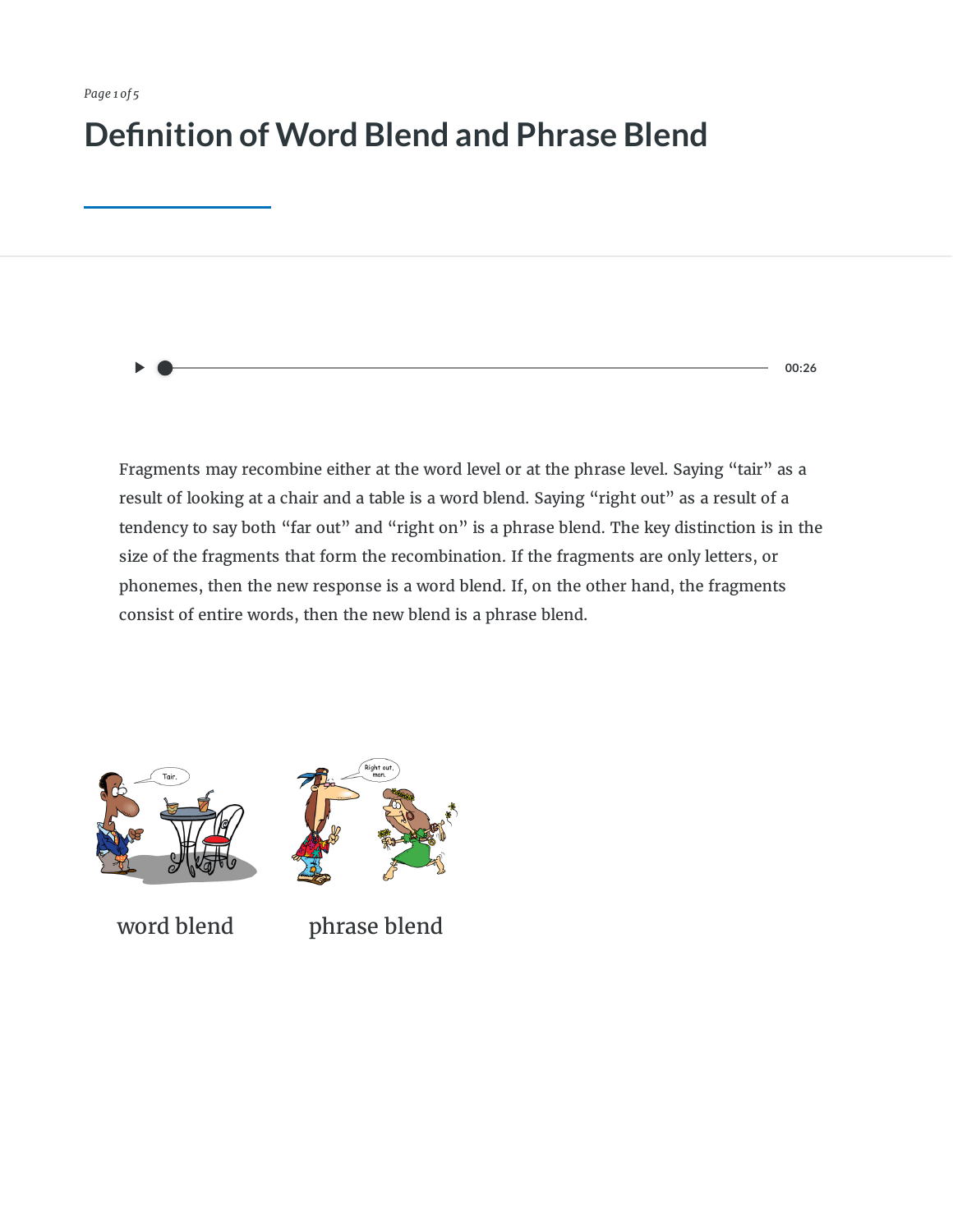## **Word Blend and Phrase Blend**

**00:15**

If the blending of the two phrases occurs as the blending of one word within them, then that is not considered a phrase blend. For example, if you have a strong tendency to say both "right on" and "far out," and end up saying "fright out," that is an example of a word blend, not a phrase blend.



**word** blend **phrase** blend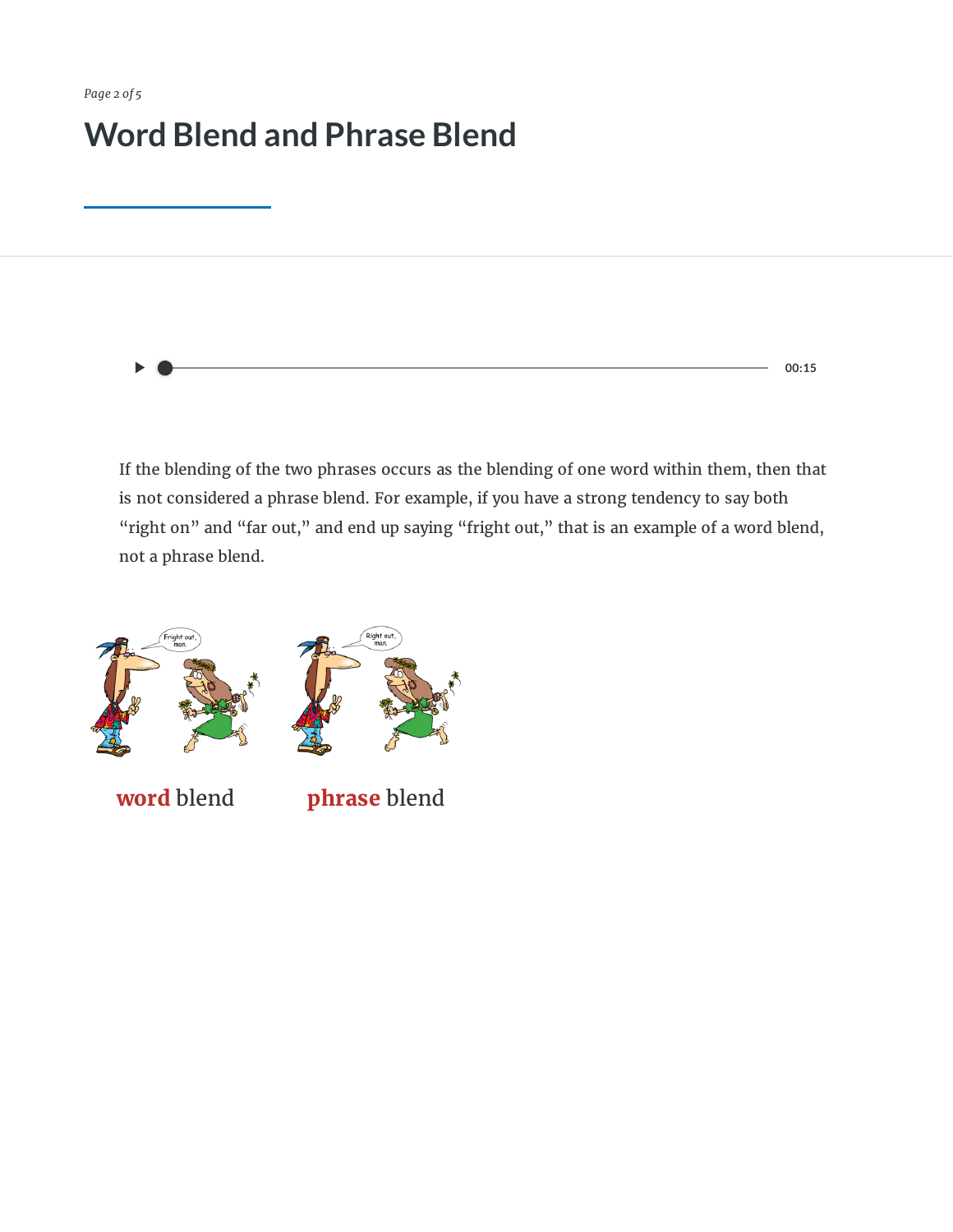### **Blending Basic Verbal Operants**

**00:25**

The relationship between the controlling variables and each part of the blended response may be any of the elementary verbal relationships, excluding the audience relationship. You might say "chable" as a result of seeing the word "table" and hearing someone say "chair" at the same time. The response "guestimate" may have originally been the blend of two mands: "Give me an estimate" and "make a guess." The controlling relationships in phrase blends may also be any of the elementary verbal relationships.

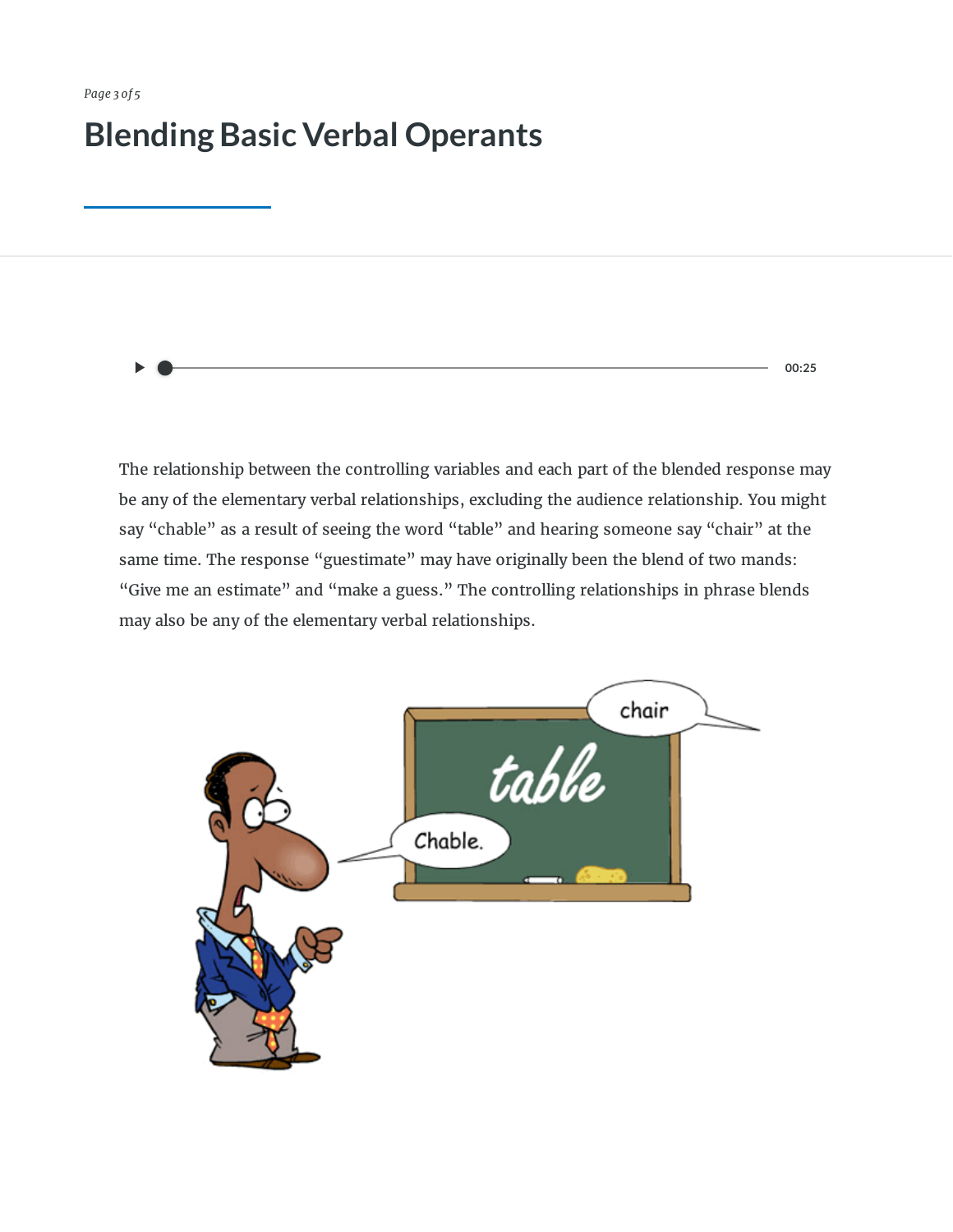### **More Information on Blends**

**00:19**

Refer to Chapter 11 of *Verbal Behavior* for a more detailed analysis of word blends and phrase blends. Understanding this process helps in analyzing many verbal "mistakes" and "slips" of the tongue. Chapter 11 of Verbal Behavior also demonstrates how the blending process results in witty or stylistic effects often seen in the works of writers such as Ogden Nash.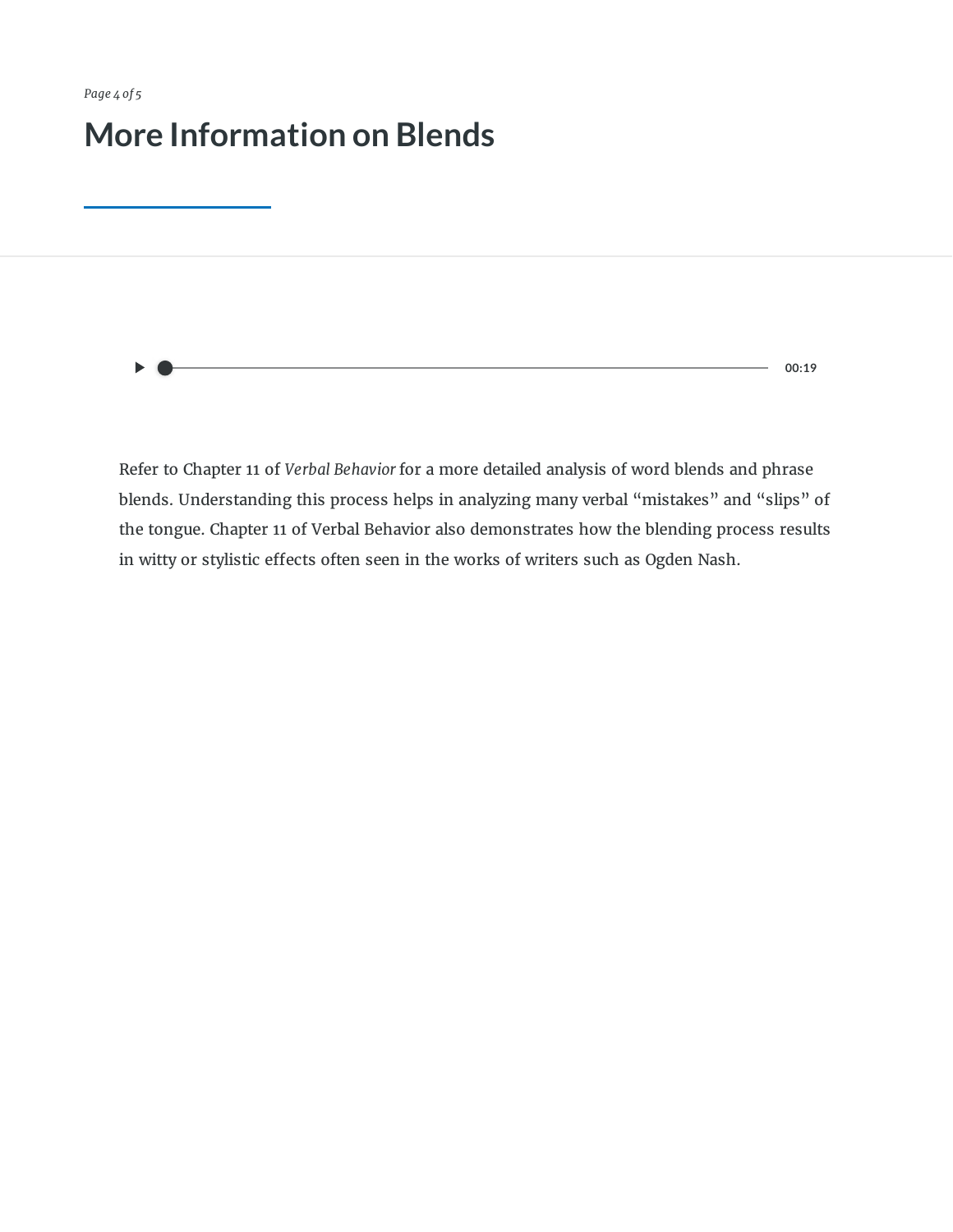

Skinner, B. F. (1957). *Verbal behavior*. New York: Appleton-Century-Crofts.